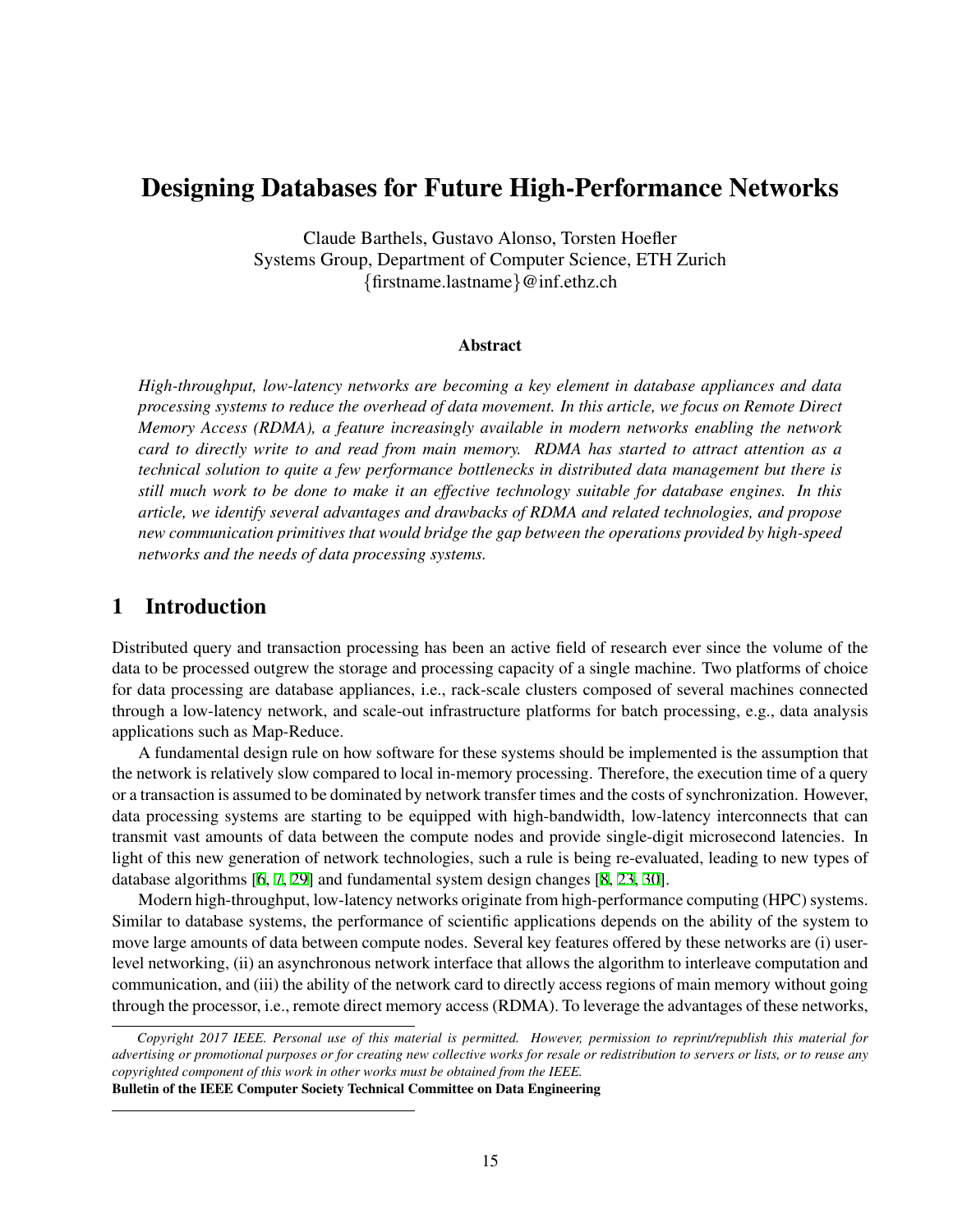new software interfaces and programming language extensions had to be designed [[17,](#page-11-5) [25\]](#page-11-6). These interfaces and languages not only contain traditional message-passing functionality, but also offer support for accessing remote memory directly without any involvement of a remote process. The latter can be used to reduce the amount of inter-process synchronization, as processes are not notified about remote memory accesses through the network card. Having less synchronization between processes is crucial in order to scale applications to thousands of processor cores. The downside is that using one-sided memory operations requires careful management of the memory regions accessible over the network.

The impact of high-performance interconnects on relational database systems has been recently studied [[6](#page-10-0), [7](#page-11-0), [8](#page-11-2), [23](#page-11-3), [29](#page-11-1), [30\]](#page-11-4). While it has been shown that distributed algorithms can achieve good performance and scale to a large number of cores, several drawbacks of the technology have also been revealed. In this article, we provide a comprehensive background on remote direct memory access (RDMA) as well as several related concepts, such as remote memory access (RMA) and partitioned global address space (PGAS). We investigate the role of these technologies in the context of distributed join algorithms, data replication, and distributed transaction processing. Looking ahead, we highlight several important directions for future research. We argue that databases and networks need to be co-designed. The network instruction set architecture (NISA) [\[12](#page-11-7), [18](#page-11-8)] provided by high-end networks needs to contain operations with richer semantics than simple read and write instructions. Examples of such operations are conditional reads, remote memory allocation, and data transformation mechanisms. Future high-speed networks need to offer building blocks useful to a variety of data processing applications for them to be truly useful in data management. In this article, we describe how this can be done.

### 2 Background and Definitions

In this section, we explain how the concepts of Remote Direct Memory Access (RDMA), Remote Memory Access (RMA), and Partitioned Global Address Space (PGAS) relate to each other. Furthermore, we include an overview of several low-latency, high-bandwidth network technologies implementing these mechanisms.

#### 2.1 Remote Direct Memory Access

Remote Direct Memory Access (RDMA) is a hardware mechanism through which the network card can directly access all or parts of the main memory of a remote node without involving the processor. Bypassing the CPU and the operating system makes it possible to interleave computation and communication, thereby avoiding copying data across different buffers within the network stack and user space, which significantly lowers the costs of large data transfers and reduces the end-to-end communication latency.

In many implementations, buffers need to be registered with the network card before they are accessible over the interconnect. During the registration process, the memory is pinned such that it cannot be swapped out, and the necessary address translation information is installed on the card, operations that can have a significant overhead [[14\]](#page-11-9). Although this registration process is needed for many high-speed networks, it is worth noting that some network implementations also support registration-free memory access [[10](#page-11-10), [27\]](#page-11-11).

RDMA as a hardware mechanism does not specify the semantics of a data transfer. Most modern networks provide support for one-sided and two-sided memory accesses. Two-sided operations represent traditional message-passing semantics in which the source process (i.e., the sender of a message) and the destination process (i.e., the receiver of a message) are actively involved in the communication and need to be synchronized; i.e., for every send operation there must exist exactly one corresponding receive operation. One-sided operations on the other hand, represent memory access semantics in which only the source process (i.e., the initiator of a request) is involved in the remote memory access. In order to efficiently use remote one-sided memory operations, multiple programming models have been developed, the most popular of which are the Remote Memory Access (RMA) and the Partitioned Global Address Space (PGAS) concepts.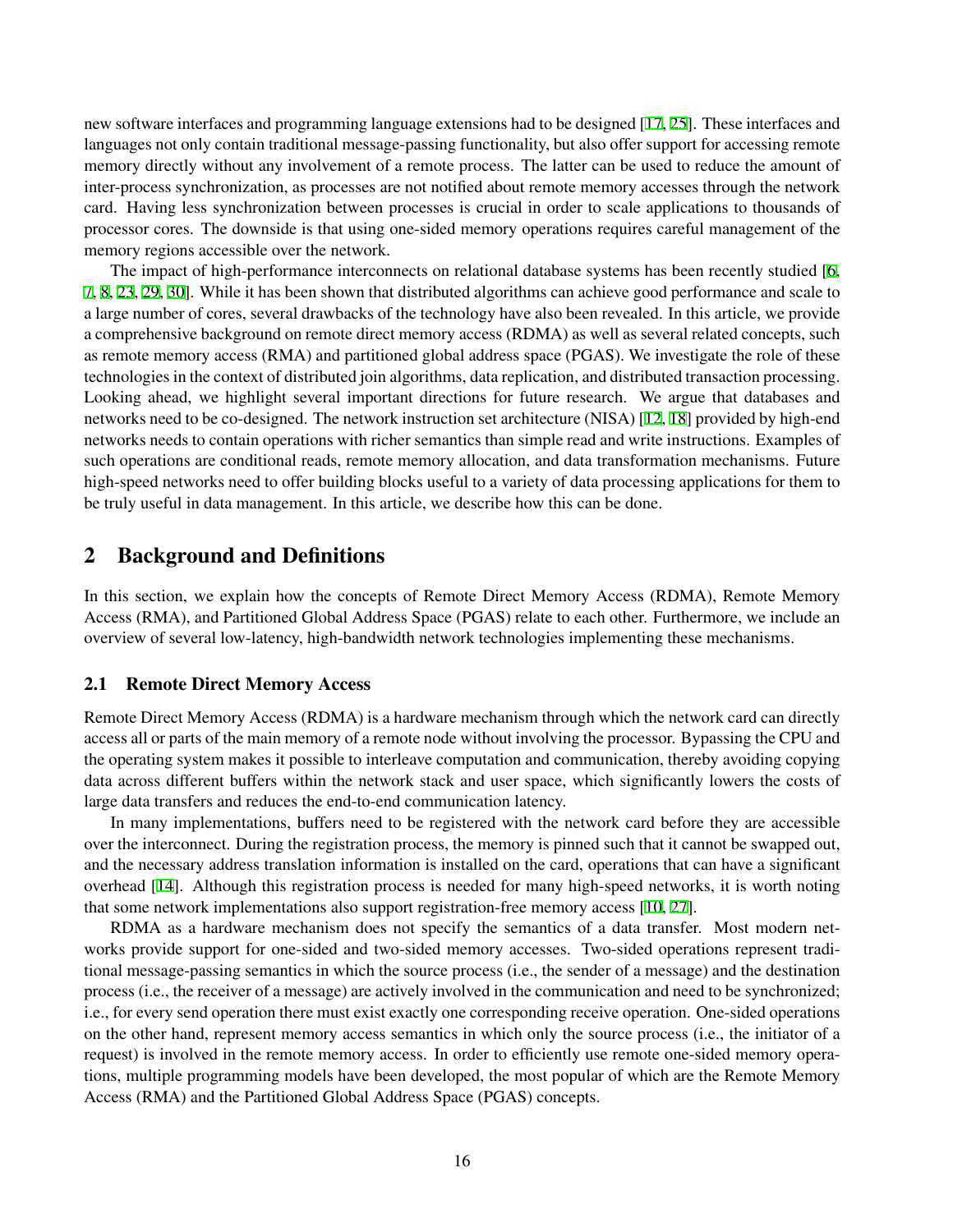#### 2.2 Remote Memory Access

Remote Memory Access (RMA) is a shared memory programming abstraction. RMA provides access to remote memory regions through explicit one-sided read and write operations. These operations move data from one buffer to another, i.e., a read operation fetches data from a remote machine and transfers it to a local buffer, while the write operation transmits the data in the opposite direction. Data located on a remote machine can therefore not be loaded immediately into a register, but needs to be first read into a local main memory buffer. Using the RMA memory abstractions is similar to programming non-cache-coherent machines in which data has to be explicitly loaded into the cache-coherency domain before it can be used and changes to the data have to be explicitly flushed back to the source in order for the modifications to be visible on the remote machine.

The processes on the target machine are generally not notified about an RMA access, although many interfaces offer read and write calls with remote process notifications. Apart form read and write operations, some RMA implementations provide support for additional functionality, most notably remote atomic operations. Examples of such atomic operations are remote fetch-and-add and compare-and-swap instructions.

RMA has been designed to be a thin and portable layer compatible with many lower-level data movement interfaces. RMA has been adopted by many libraries such as ibVerbs [[17\]](#page-11-5) and MPI-3 [[25](#page-11-6)] as their one-sided communication and remote memory access abstraction.

RDMA-capable networks implement the functionality necessary for efficient low-latency, high-bandwidth one-sided memory accesses. It is worth pointing out that RMA programming abstractions can also be used over networks which do not support RDMA, for example by implementing the required operations in software [\[26](#page-11-12)].

#### 2.3 Partitioned Global Address Space

Partitioned Global Address Space (PGAS) is a programming language concept for writing parallel applications for large distributed memory machines. PGAS assumes a single global memory address space that is partitioned among all the processes. The programming model distinguishes between local and remote memory. This can be specified by the developer through the use of special keywords or annotations [[9](#page-11-13)]. PGAS is therefore usually found in the form of a programming language extension and is one of the main concepts behind several languages, such as Co-Array Fortran or Unified Parallel C.

Local variables can only be accessed by the local processes, while shared variables can be written or read over the network. In most PGAS languages, both types of variables can be accessed in the same way. It is the responsibility of the compiler to add the necessary code to implement a remote variable access. This means that from a programming perspective, a remote variable can directly be a assigned to a local variable or a register and does not need to be explicitly loaded into main memory first as is the case with RMA.

When programming with a PGAS language, the developer needs to be aware of implicit data movement when accessing shared variable data, and careful non-uniform memory access (NUMA) optimizations are required for applications to achieve high performance.

#### 2.4 Low-latency, High-bandwidth Networks

Many high-performance networks offer RDMA functionality. Examples of such networks are InfiniBand [\[19](#page-11-14)] and Cray Aries [[2](#page-10-1)]. Both networks offer a bandwidth of 100 Gb/s or more and a latency in the single-digit microsecond range. However, RDMA is not exclusively available on networks originally designed for supercomputers: RDMA over Converged Ethernet (RoCE) [[20\]](#page-11-15) hardware adds RDMA capabilities to a conventional Ethernet network.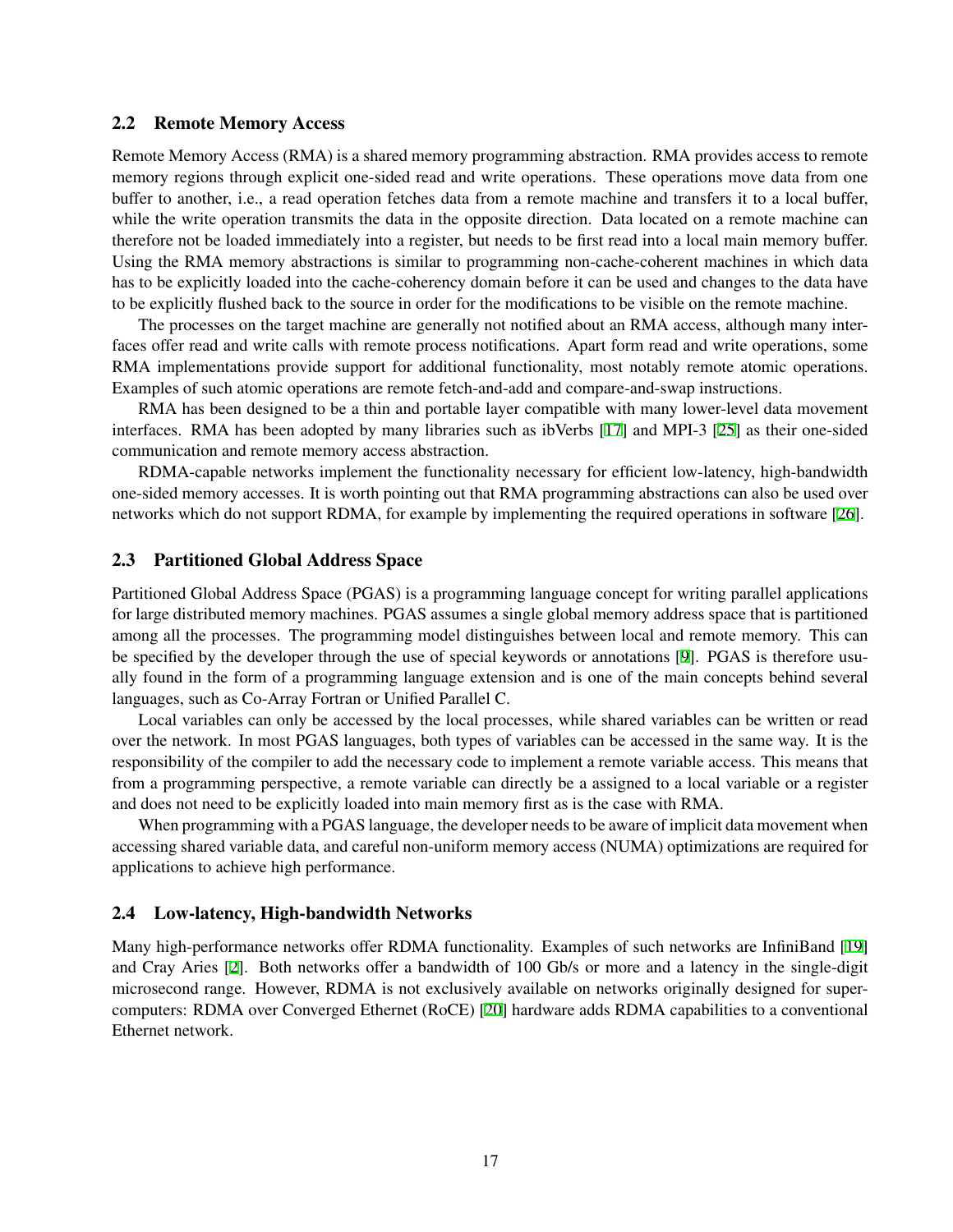### 3 RMA & RDMA for Data Processing Systems

Recent work on distributed data processing systems and database algorithms has investigated the role of RDMA and high-speed networks [[6,](#page-10-0) [7,](#page-11-0) [8](#page-11-2), [23](#page-11-3), [29](#page-11-1), [30\]](#page-11-4). The low latency offered by these interconnects plays a vital role in transaction processing systems where fast response times are required. Analytical workloads often work on large volumes of data which need to be transmitted between the compute nodes and thus benefit from high-bandwidth links. In this section, we investigate the advantages and disadvantages of RDMA in the context of a relational database by analyzing three use-cases: (i) join algorithms, (ii) data replication, and (iii) distributed coordination.

#### <span id="page-3-0"></span>3.1 Distributed Join Algorithms

Many analytical queries involve join operations in order to combine data from multiple tables. This operation usually involves transmitting significant amounts of data between the compute nodes, and thus new network technologies can improve the performance of the overall system.

Recent work on join algorithms for multi-core servers has produced hardware-conscious join algorithms that exhibit good performance on multicore CPUs [\[1,](#page-10-2) [3,](#page-10-3) [4,](#page-10-4) [5](#page-10-5)]. These implementations make use of Single-Instruction-Multiple-Data (SIMD) extensions and are NUMA-aware. In order to extend this work beyond the scope of a single cache-coherent machine, we have augmented the partitioning phase of the radix hash join and the sorting phase of the sort-merge join to redistribute the data over an RDMA-enabled network while it is being processed at the same time, thus interleaving computation and communication [[6](#page-10-0), [7](#page-11-0)].

Radix hash join: The radix hash join is a partitioned hash join, which means that the input is first divided into small partitions before hash tables are built over the data of each partition of the inner relation and probed with the data from the corresponding partition of the outer relation. In order to create a large number of small partitions and to avoid excessive TLB misses and cache trashing, a multi-pass partitioning scheme [\[24](#page-11-16)] is used.

Each process starts by creating a histogram over the input. The histogram tracks how many elements will be assigned to each partition. These histograms are exchanged between all the processes and are combined into a global histogram to which every process has access. From this information, the join operator can determine an assignment of partitions to processes. This assignment can be arbitrary or such that it minimizes the amount of network traffic [[28\]](#page-11-17). During the first partitioning pass, we separate the data as follows: (i) tuples belonging to local partitions (i.e., partitions which are assigned to the same node) are written into a local buffer, and (ii) tuples which need to be transmitted over the network are partitioned into RDMA buffers. Careful memory management is critical. First, we want to avoid RDMA memory registration costs during the join operation. Therefore, we allocate and register the partitioning buffers at start-up time. Second, we want to interleave the partitioning operation and the network communication. Therefore, the RDMA buffers are of fixed size (several kilobytes) and are usually not large enough to hold the entire input. When one of these buffers is full, a network transmission request is immediately created. Since the network processes these requests asynchronously, we have to allocate at least two RDMA buffers for each partition and process. This double-buffering approach allows the algorithm to continue processing while data is being transmitted over the network. The algorithm needs (i) to ensure that data belonging to the same partition ends up in consecutive regions of memory, as this simplifies further processing and improves data locality, and (ii) to use one-sided operations in order to avoid unnecessary synchronization between the processes. To achieve these goals, the information from the histogram is used. From the global histogram, each process knows the exact amount of incoming data and hence can compute the required RDMA buffer size. The processes need to have exclusive access to sections of this memory region. This can be done through a prefix sum computation over all the process-level histograms. Once the partitions are created, hash tables can be constructed and probed in parallel to find all matching tuples.

Sort-merge join: The sort-merge join aims at interleaving sorting and data transfer. Similar to the radix hash join, data is first partitioned into ranges of equal size and histograms indicating how many elements fall into each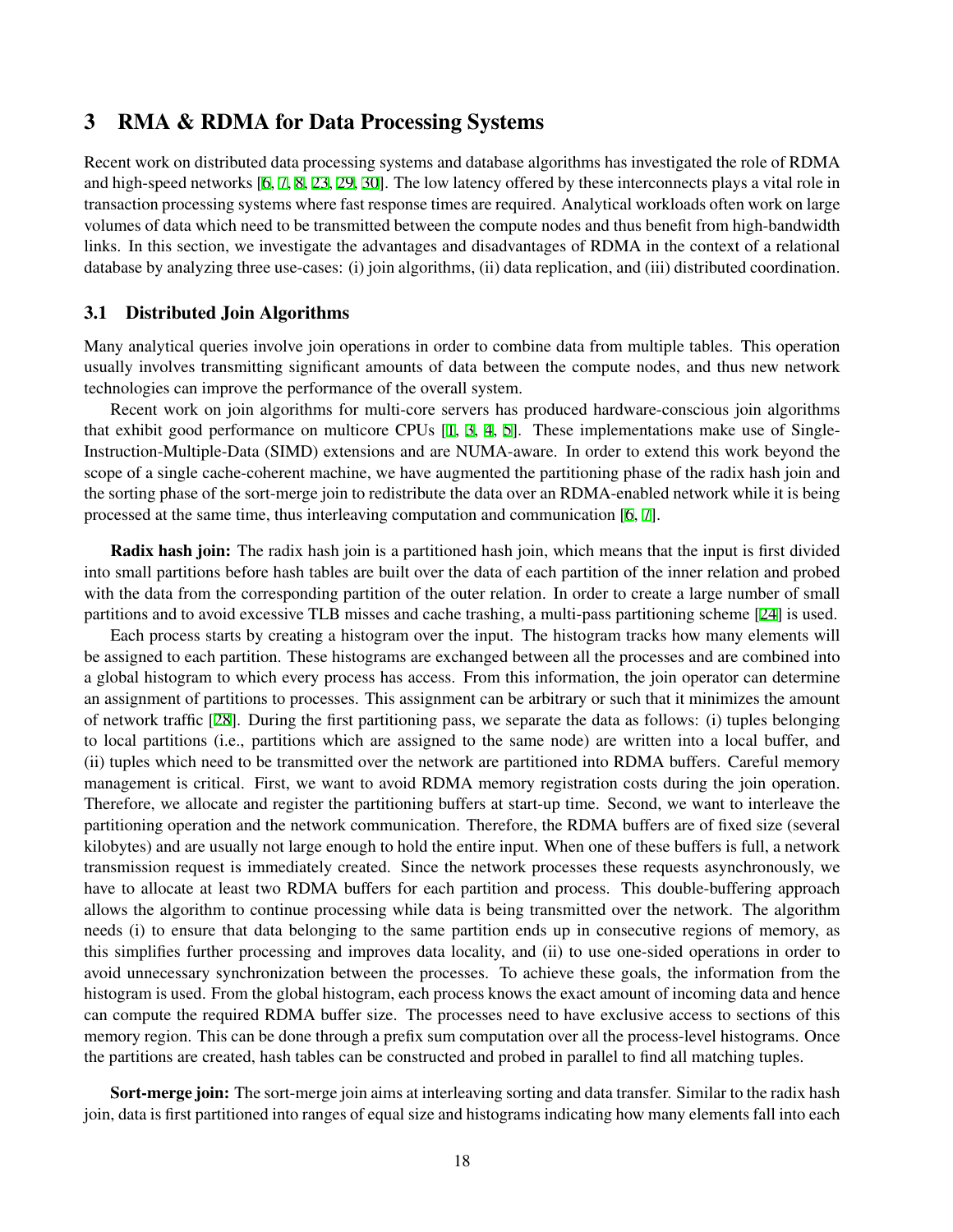<span id="page-4-0"></span>

Figure 1: Distributed join algorithms can scale to hundreds of machines with thousands of CPU cores.

range are created. The process level histograms are combined into a global histogram. The range partitioning is performed locally by each process. The number of partitions should be equal to the number of cores in order to exploit the full parallelism offered by the machine. The partitioning step ensures that the data of the same partition can be transmitted to the same target node. In order to sort the data, each process takes a subset of the elements of each partition (several kilobytes) and sorts these elements. For sorting, we use an efficient out-ofplace in-cache sorting routine. The sorted output is stored in RDMA buffers and is immediately transmitted to the destination. The process continues sorting the next elements without waiting for the completion notification of the network transfer. Using this strategy, sorting and network communication are interleaved. On the target node, the sorted runs end up consecutively in main memory. To avoid write-write conflicts, the information from the histograms is used to calculate sections of exclusive access for each process. After the data has arrived on the target node, the individual sorted runs are merged using a multi-level merge tree. After the merge operation, the data has been range-partitioned across the compute nodes, and, within each partition, all elements are sorted. A final pass over the sorted data finds the matching tuples.

Evaluation: We performed extensive evaluations of both algorithms on a rack-scale cluster and on two high-end supercomputers [\[6,](#page-10-0) [7\]](#page-11-0). The high-performance computing (HPC) machines provide us with a highlytuned distributed setup with a high number of CPU cores, which allowed us to study the behaviour of joins in future systems. Given the increasing demand for more compute capacity, i.e., multiple servers per rack, multiple sockets per machine, multiple cores per socket, and multiple execution contexts per core, we estimate that future rack-scale systems (e.g., database appliances) will offer thousands of processor cores with several terabytes of main memory, connected by high-speed interconnects. In Figure [1](#page-4-0), we observe that both algorithms can scale to several thousands of CPU cores. Both hash- and sort-based algorithms achieve a high throughput at large scale.

From this result, we conclude that the asynchronous interface of modern networks can be used to implement efficient hashing and sorting routines. Join processing and communication can be interleaved to a large extent. In that context, RDMA can be used to hide parts of the remote memory access latency. However, our results also indicate that a substantial part of the available capacity is not used. In order to further improve performance, the network interface needs be extended such that information about the communication pattern can be pushed down to the network card. Such information could be used by the hardware to improve decisions when to execute the asynchronous data transfers. Both algorithms employ an all-to-all communication pattern, which could be further optimized by introducing a light-weight network scheduling policy on the network card.

During the hashing and sorting operation, each process is working on its own set of input data. Using onesided RMA operations reduces the amount of synchronization in these phases, as the target process does not need to be actively involved in the communication in order for the transfer to complete. However, the benefits of RMA do not come for free, as they require upfront investment in the form of a histogram computation phase. The global histogram data provides the necessary information to determine the size of the RDMA buffers and allows the processes to compute offsets into these buffers for exclusive access. Although computing and exchanging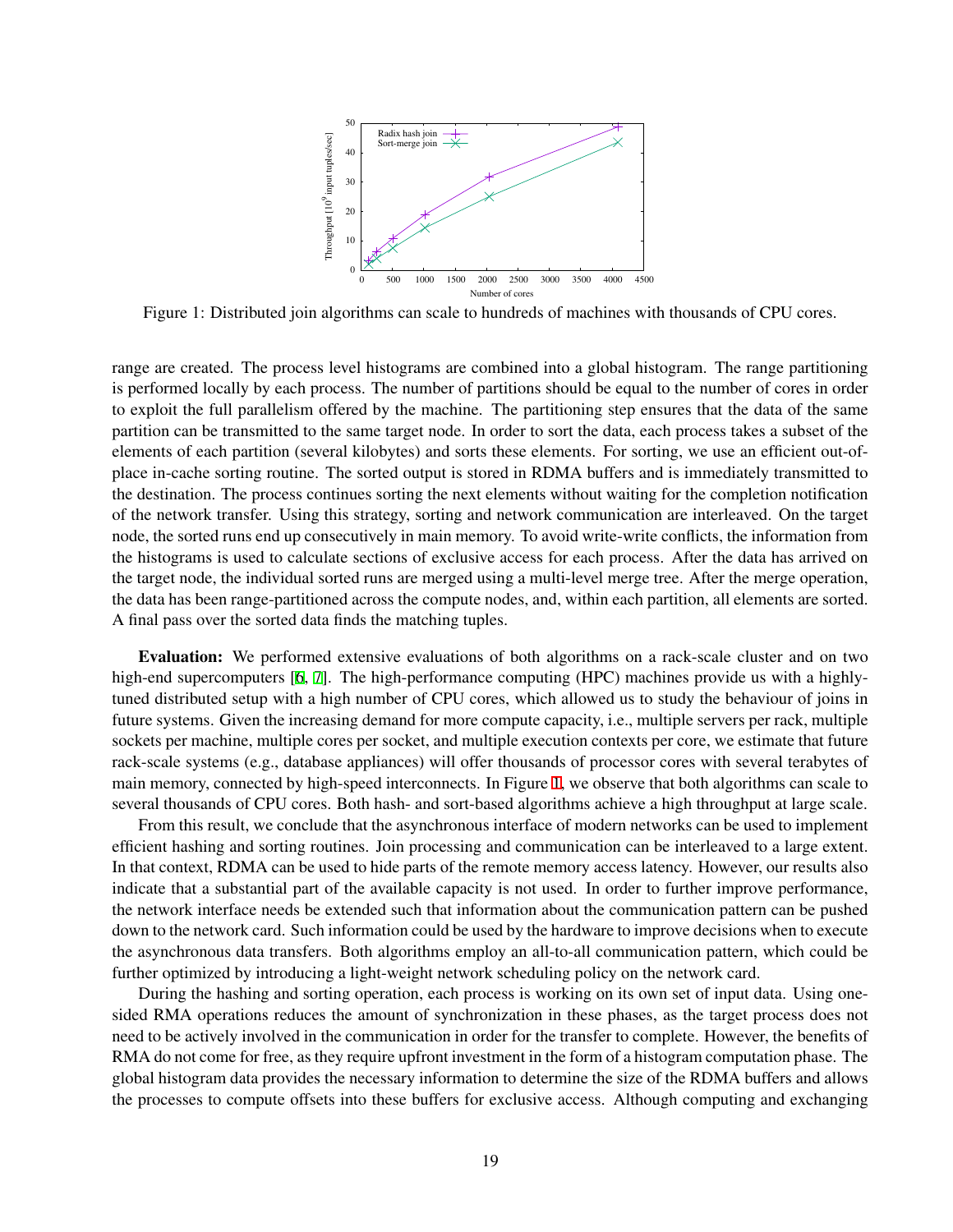<span id="page-5-0"></span>

Figure 2: BatchDB isolates workloads generated by analytical clients (AC) and transactional clients (TC) through data replication. Cross-machine replication reduces interference and improves overall throughput.

these histograms can be done with great efficiency once the input is materialized, this process is difficult in a query pipeline in which tuples are streamed through non-blocking operators. Therefore, future RMA systems should extend their functionality beyond simple read and write operations. For example, an append operation, which would sequentially populate a buffer with the content of different operations, would reduce the complexity of the histogram computation phase. In addition, a remote memory allocation mechanism would eliminate the requirement to compute the size of each RDMA buffer. Once an RDMA buffer is full, a remote process could allocate new memory regions as needed.

#### <span id="page-5-1"></span>3.2 Data Replication and Transformation

BatchDB [\[23](#page-11-3)] is a database engine designed to reduce the interference caused by hybrid workloads running in the same system while maintaining strict guarantees with respect to performance, data freshness, consistency, and elasticity. To that end, BatchDB uses multiple workload-specific replicas. These copies of the data can either be co-located on the same machine or distributed across multiple compute nodes. Transactions operate exclusively on a write-optimized version of the data, i.e., the primary copy. Updates to this component are propagated to the satellite replicas. The replicas are responsible for converting the data into their respective format, applying the updates, and signaling a management component that the updates have been applied. It is worth noting that this design is not limited to traditional database workloads but can be extended to new kinds of data processing, e.g., machine learning, by adding additional specialized replicas. In order to meet strict data freshness requirements, low-latency communication is essential. Since the updates need to be propagated to all replicas, having sufficient bandwidth on the machine hosting the primary copy is important.

In Figure [2](#page-5-0), we observe that BatchDB maintains the performance of analytical queries in the presence of transactional workloads, independent of whether the replicas are located on the same machine with two NUMA regions or on two different machines (one replica per machine) where the updates are propagated through an InfiniBand network. At the same time, the transactional throughput is maintained as more analytical queries are executed [[23\]](#page-11-3). We observe that the RDMA transfer does not negatively effect the performance of the system. In fact, the distributed setup has a higher throughput as the system benefits from better workload isolation.

BatchDB uses a shared scan in its analytical component. The scan consists of an update and read pointer. The update pointer is always ahead of the read pointer, which ensures that updates are first applied to the data before it is read. Incoming updates and queries are queued while the scan is running. A new batch of updates and queries is dequeued at the beginning of each scan cycle. Because the thread scanning the data is not involved in the data transfer and the update propagation latency is lower than the scan cycle, the performance of the analytical component can be maintained.

To keep the bandwidth requirements at a minimum, the transactional component only forwards the attributes of the tuples that have changed. A reliable broadcast, a mechanism currently not offered by all networks and interfaces, could speed up the update propagation process when multiple replicas are attached.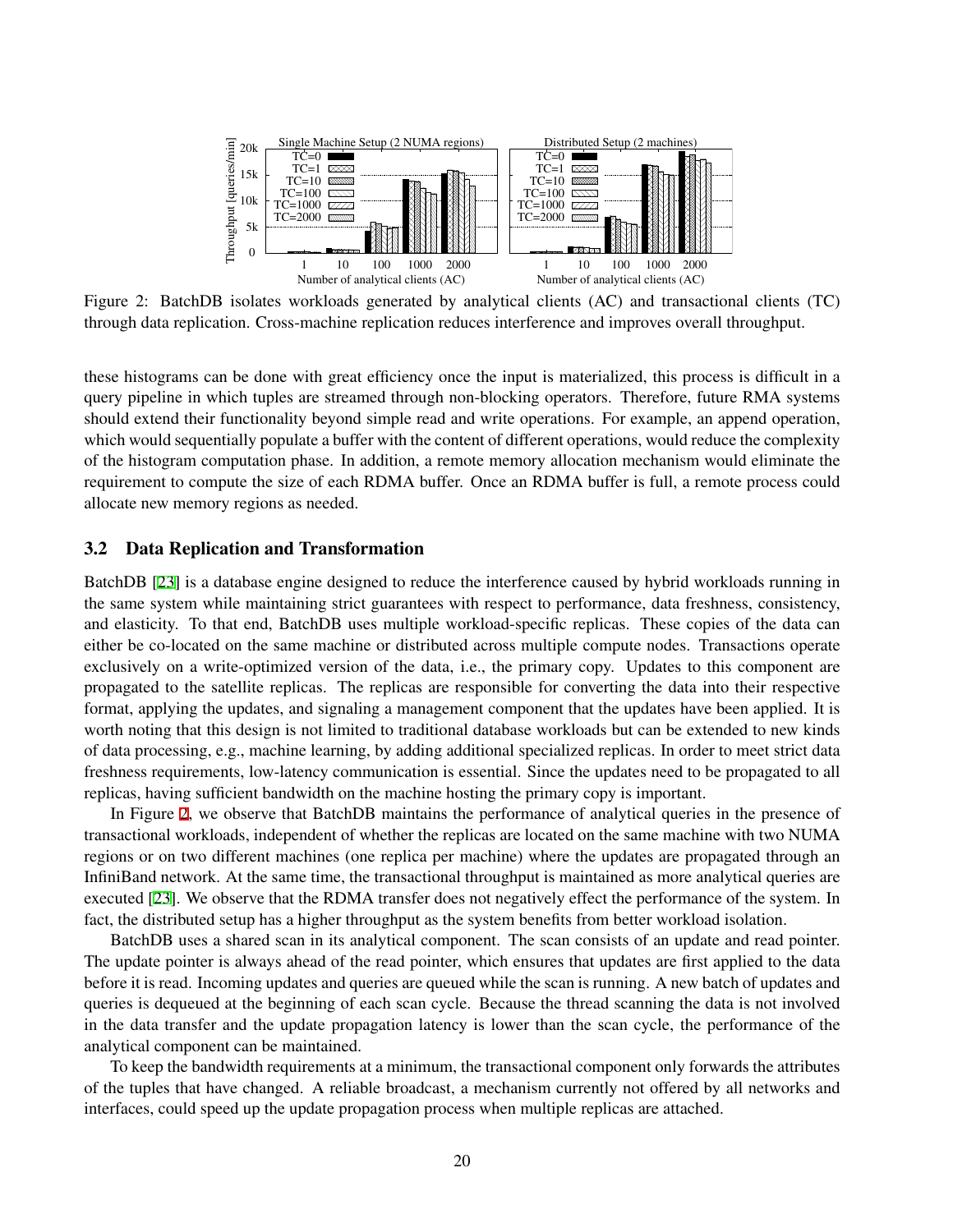In BatchDB, both components use a row-store format. However, we expect that this will not to be the case for future workload-specific replicas. To ensure that the system can be extended, it is the responsibility of each replica to convert the change set, which is sent out in row-store format, to its internal representation. Given that this transformation might involve a significant amount of processing, it could impact the performance of the satellite component. To that end, we propose that future networking technology enables the destination node to push down simple rewrite rules to the network card. The networking hardware should be able to change the data layout while writing the incoming updates to main memory.

Low-latency data and state replication mechanisms have many applications. In BatchDB, replication is used to achieve performance isolation of OLAP and OLTP workloads, but such a mechanism could also be used to increase fault-tolerance and prevent data loss. Transforming data while it is transmitted is a general mechanism which is useful to any system that requires different data formats during its processing.

#### <span id="page-6-0"></span>3.3 Distributed Coordination

Distributed transaction processing requires cross-machine coordination and synchronization. Two fundamental coordination mechanisms used in relational databases are (i) multiple granularity locking and (ii) multi version concurrency control. Many RDMA implementations offer remote atomic compare-and-swap and fetch-and-add operations. These operations can be used to implement a simple mutual exclusion semaphore. However, the locking system of a database does not only rely on mutexes but uses a more sophisticated protocol.

In multiple granularity locking, locks are acquired on objects in a hierarchical way, i.e., before a lock can be taken on an object, all its parent nodes need to be locked. In addition to shared and exclusive locks, these locking protocols use intention shared and intention exclusive locks, which indicate that a transaction intends to acquire shared, respectively exclusive, locks on one or more child nodes. Each lock consists of a request queue and a granted group. The queue contains all pending requests which have not been granted, and the granted group is the set of granted requests. The head element of the queue can be added to the granted group if it is compatible with all the other lock types in the group. Locks should always be taken on the finest level of granularity possible in order to favor parallelism and to enable as many concurrent data accesses as possible [[15\]](#page-11-18).

To use this locking scheme in a distributed system, one requires (i) an efficient way to add a new request to a remote request queue and (ii) a method to check if the head of a queue is compatible with all the elements in the granted group. The former can be implemented using a buffer into which the content (e.g., lock type, requesting process id) of a new request will be written. A process finds a new slot in the buffer by issuing a remote fetch-and-add operation to a tail counter. Once the operation has succeeded, the content is written to a queue. For the latter, we need to avoid scanning through all the granted requests. Instead of materializing the granted group in main memory, each lock contains a summary of the group state in the form of counters, one counter per lock type. A process reads these counters to determine if there is at least one incompatible request in the granted group. These counters are atomically updated whenever a requests enters or leaves the granted group. In order to avoid polling on the head element of the queue and the lock counters, the check is performed only when a new request is inserted into an empty queue and whenever a process releases a lock. The process releasing a lock determines if the head element is compatible and notifies the corresponding process.

The drawback of the above approach is that multiple round trip times are required to acquire even uncontended locks. Unless lock requests are issued ahead of time, the transaction or query is blocked and cannot continue processing. Although the remote memory access latency is constantly improving (micro-second latency), it is still significantly higher than the time required to access local memory (nano-second latency). In the case of locking, slow memory access times lead to reduced application-level performance. This performance problem is amplified through the hierarchy of the locks. To acquire a low-level lock, a process needs to be granted a series of locks (i.e., the path from the root to the lock). Combined with the fact that multiple roundtrips are needed to acquire each lock, we expect the network latency and the message rate of the network card to have a significant impact on performance.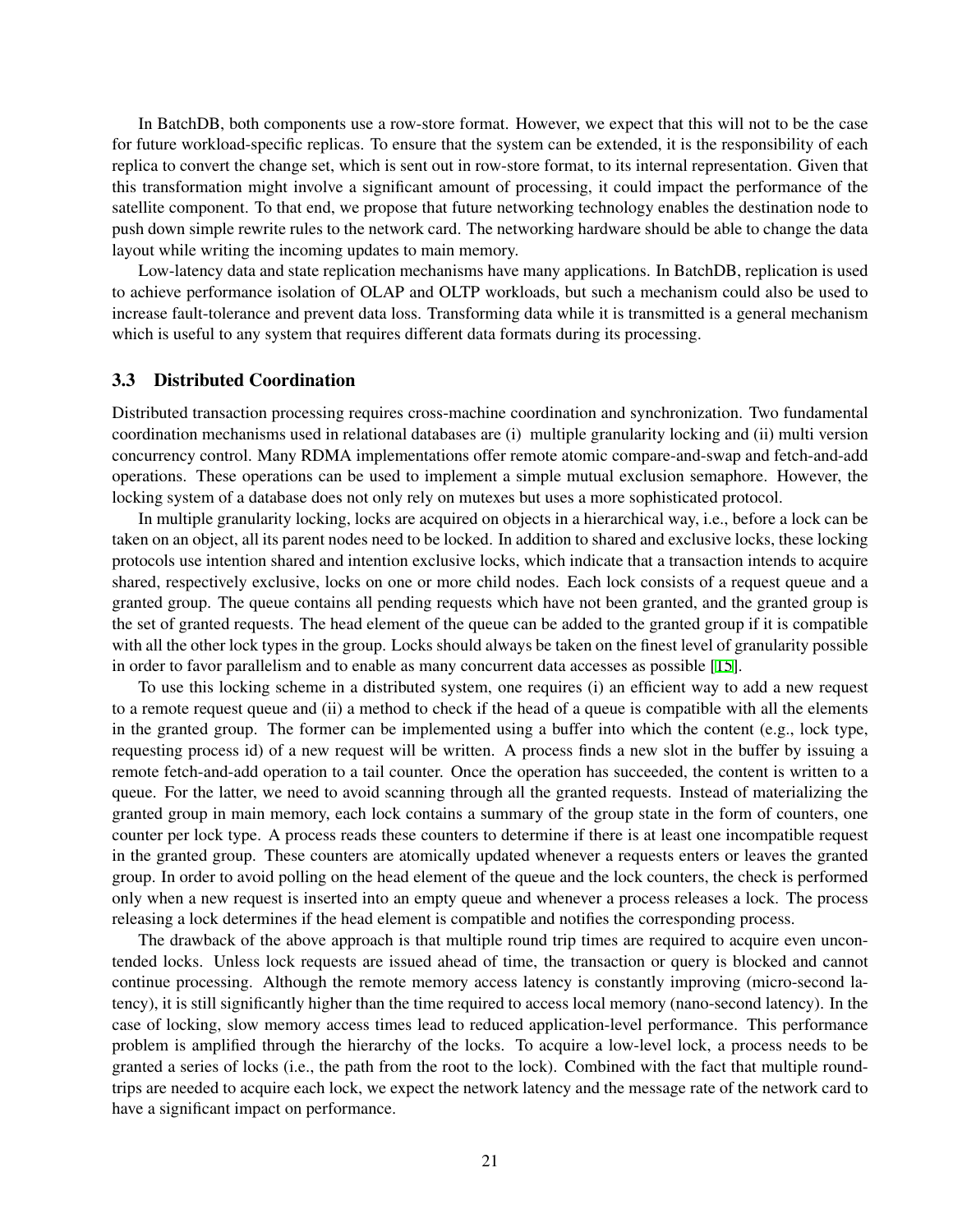<span id="page-7-0"></span>

Tuple | Attribute | Value 1 a … 1 **b** … 2 c … Write command with type information  $\left\| \begin{array}{c} 1 \text{a} & 1 \text{b} & 1 \text{c} \\ 1 & 1 \text{c} & 2 \text{a} & 2 \text{b} & 2 \text{c} \\ 1 & 2 & 2 \text{c} & 3 \text{a} & 3 \text{b} & 3 \text{c} \end{array} \right\|$ Tuples in main memory

(a) Remote append operations would enable efficient concurrent accesses to the same buffer.

<span id="page-7-1"></span>(b) Write operations with type information would enable more sophisticated memory accesses.

Figure 3: RDMA operations with high-level semantics.

Having more advanced RMA operations at our disposal would simplify the implementation sketched above and eliminate several round trips. As shown in Figure [3a](#page-7-0), an append functionality would be useful to add new requests to a remote queue. If simple comparisons could be pushed to the remote network card, the checks if two requests are compatible could be executed directly on the node where the lock resides.

We expect locks at the top of the hierarchy to be more contended than low-level locks. Having a small number of highly contended locks has been a significant problem in many high-performance computing (HPC) applications. Schmid et al. [[31\]](#page-11-19) propose a combination of several data structures to implement scalable RMA locks distinguishing between readers with shared access and writers needing exclusive access.

As an alternative to locking, snapshot isolation is used in many database engines. One advantage of this approach is that queries, i.e., read-only transactions, do not need to be synchronized with other concurrent transactions. Locks are only needed to resolve write conflicts at commit time. This advantage does not come for free but requires careful memory management and version control. Following pointers to fetch a specific version of a record can cause a significant amount of random remote memory accesses, which would lead to poor performance. Instead, the memory needs to be laid out such that a remote process can compute the memory location of a specific version of a record and retrieve it with a single request. Each query and transaction needs to receive the current version number. When committing data, the snapshot number needs to be updated. Using a global counter for managing the snapshot versions will be an inherent bottleneck of the system, as it represents a point of synchronization. Timestamp vectors composed out of multiple snapshot numbers, one for each thread executing the transaction or query, can be used to create a scalable timestamp oracle [\[32](#page-11-20)].

## 4 Future Research Directions

In this section, we look at the future development of these technologies and propose a set of network primitives tailored to the needs of a data processing system. We argue that data processing systems and networks need to be co-designed to facilitate data movement between compute nodes, while at the same time keeping the network interface generic enough to support a variety of communication-intensive applications.

### 4.1 Fine-Grained Network Scheduling

When using RDMA, the operating system is not in control of the exact time when a data transfer is executed. The application is often aware of the communication pattern, e.g., an approximate amount of data that needs to be transmitted, and the nodes involved in the data exchange. In the case of join algorithms, the number of exchanged tuples is determined through the histograms and the algorithm is aware that, in our experiment setup, all nodes are involved in the communication. The sort-merge join uses a course-grained communication schedule by first partitioning the data into ranges and then letting each process  $i$  start sorting at range  $i + 1$ , resulting in a pairwise all-to-all communication pattern. This communication pattern reduces contention on both the sender and receiver. However, with smaller ranges and a larger number of nodes, pairwise communication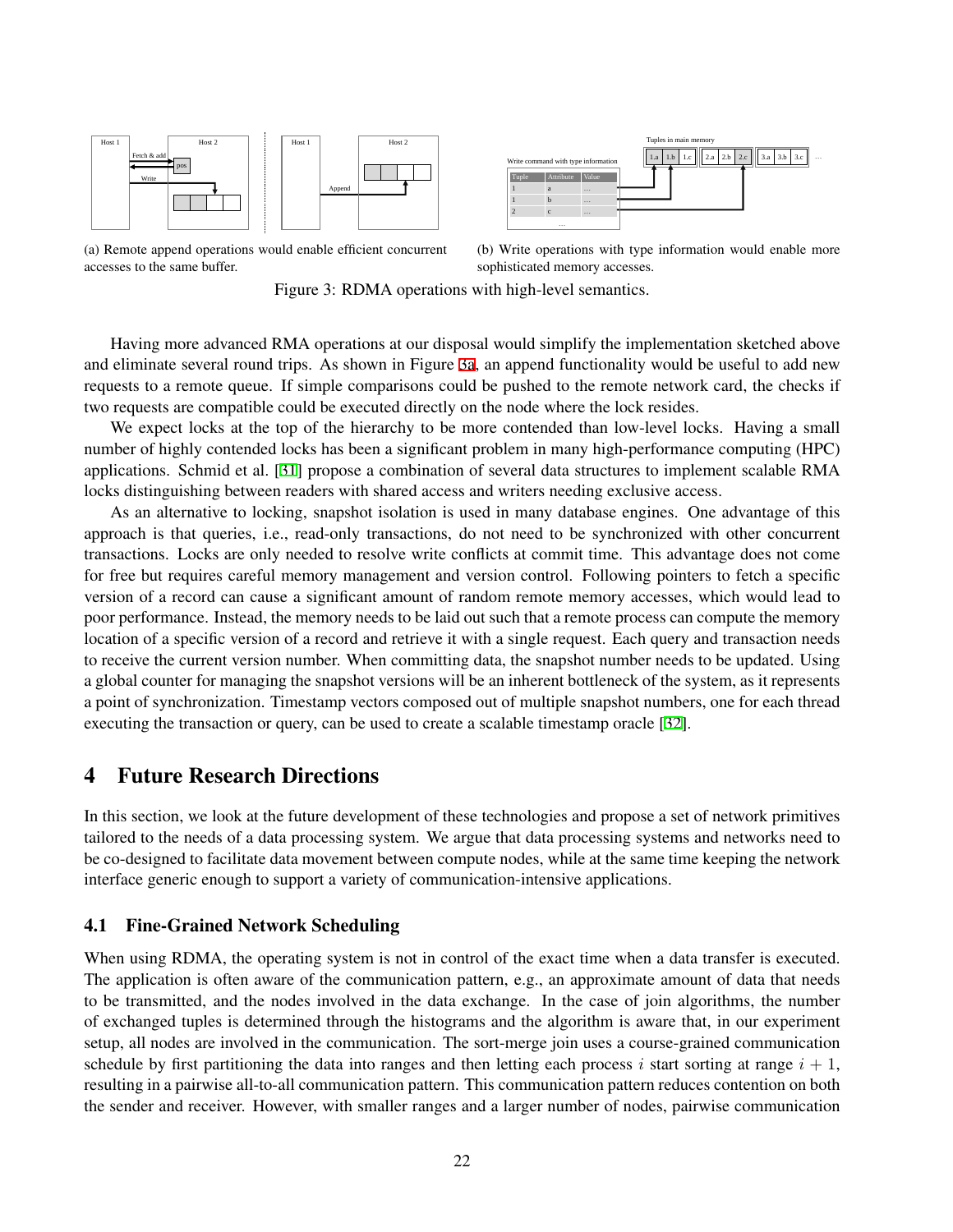without explicit synchronization becomes difficult to maintain. Furthermore, not every algorithm can schedule its communication in a course-grained way. Maintaining synchronization for several thousand CPU cores with thousands of small buffers requires having a light-weight scheduling mechanism.

Implementing such a scheduling mechanism at the application level is difficult, as the data transfer is executed asynchronously by the network card. In order to enable the network to make fine-grained decisions when to execute a data transfer, the application needs to push down information about the nodes involved in the communication, the amount of incoming/outgoing data, and the granularity of the transmission, e.g., the average buffer size used during the communication. Such an interface could be enhanced further with information about the priority of the transmission and the required quality of service in terms of latency and bandwidth.

#### <span id="page-8-0"></span>4.2 Advanced One-Sided Operations

Modern network implementations offer one-sided read and write operations as well as a hand-full of additional operations (e.g., atomic operations). To facilitate the development of future systems, this set of operations needs to be extended. The primitives offered by the network should be designed to meet the needs of a variety of data processing applications. Such a Network Instruction Set Architecture (NISA) [[12](#page-11-7), [18](#page-11-8)] should contain operations which manipulate, transform, and filter data while it is moving through the network.

For example, a conditional read operation (i.e., a read with conditional predicate) could be used to filter data at the source and avoid transmitting unnecessary data entries. With the current state of the art, the entire content of a remote buffer is fetched over the network before the processor can filter the data and copy only the relevant entries. A conditional read operation on the other hand would drop elements as the data is flowing through the remote network card. This would eliminate the need for a second pass over the data, lowering the overall CPU costs of such a transfer-filter combination. A database would be able to push a selection operator directly into the network. Furthermore, such operations would be crucial for systems using snapshot isolation, as the data could also be filtered based on the snapshot number, making it straightforward to read consistent versions.

Many databases store their data in compressed format. On-the-fly compression and de-compression could be done by the network card as data is read from or written back to remote memory, thus eliminating the CPU overhead of compression, avoiding unnecessary copy operations, and reducing the overall storage requirements. Such a functionality is not only important when accessing main memory, but also in systems where data is directly accessed from persistent storage via one-sided operations, e.g., RDMA over fabrics.

As the data is passing through the network card, simple aggregation operations and histogram computations can be performed on the fly. Recent work on database hardware accelerators has shown that database tables can be analyzed as they are retrieved from persistent storage and histograms on the data can be computed at virtually no extra performance cost [[21\]](#page-11-21). Furthermore, network cards could be used to offload many data redistribution operations, e.g., the radix partitioning of the hash join can be implemented in hardware [[22\]](#page-11-22).

Synchronizing multiple processes intending to add data to the content of a common buffer is a difficult task often involving multiple network operations or extensive processing. As explained in Section [3.3](#page-6-0), adding a new lock request to a list requires acquiring a free slot, followed by a write operation which places the data in that memory location. Both join algorithms use a global histogram computation which allows the processes to compute the location of memory sections into which each process can write exclusively. Having a modified write operation that does not place data at a specific memory address, but rather appends it next to the content of a previous operation would improve performance and reduce application complexity.

One-sided read and write instructions are unaware of the data type they are operating on. However, many analytical queries are only interested in specific attributes of a tuple. Having data stored in column-major format is useful, as the operator only needs to access the specific memory regions where the desired attributes are stored. In a row-major format, data belonging to the same tuple is stored consecutively in memory. Although the majority of networks offer gather-scatter elements, in large databases, it is not feasible to create one gatherscatter element for each individual tuple. Specifying a data layout and the set of attributes that need to be read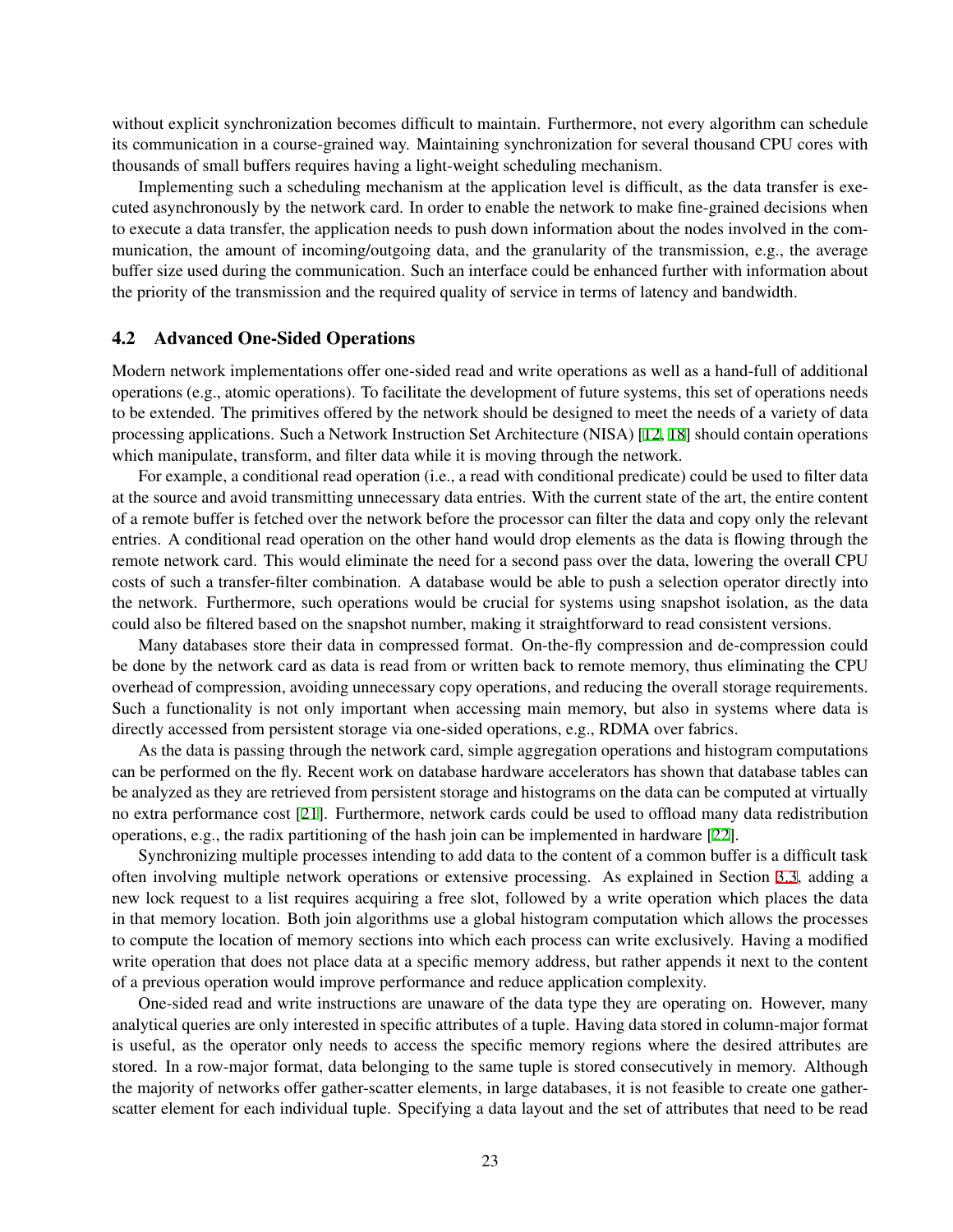would enable the network card to determine a generic gather-scatter access pattern. Only accessing the required attributes and transforming the data as it moves through the network corresponds to a remote projection.

It is important to note that pushing down type information is a more powerful mechanism than a simple access pattern in which the card alternates between reading *b* and skipping *s* bytes. For example, different attributes for different tuples could be consolidated into the same operation. As described in Section [3.2](#page-5-1), many data replication mechanisms forward attribute-level change sets in order to not waste valuable bandwidth. With precise type information, the network card could directly update the corresponding attributes for each tuple individually as illustrated in Figure [3b.](#page-7-1)

#### 4.3 Distributed Query Pipelines

In Section [3.1,](#page-3-0) we analyzed how RDMA can be useful in the context of a single database operator. The input data is fully materialized at the start of the experiment. Although a database has a cost-based optimizer which keeps statistics on the intermediate result sizes, it is difficult to precisely determine the data size produced by different operators in a complex pipeline. This is especially the case for non-blocking operator pipelines in which the intermediate data is often never fully materialized.

As pointed out in Section [4.2](#page-8-0), more sophisticated one-sided operation would increase the flexibility of operators when dealing with dynamic data sizes unknown ahead of time, e.g., an append operation would avoid the histogram computation of the join algorithms. However, this does not eliminate the fact that, in many implementations, RDMA buffers need to be allocated and registered by the host on which the memory resides. Using such buffers as output buffers of remote up-stream operators is challenging, as the previous operator cannot allocate new memory in case the output is larger than expected. Therefore, current data processing systems either need to have a memory management system on every compute node which signals its remote counterpart to allocate more memory, or ensure that the RDMA buffers are of sufficient size. To overcome this limitation, future interconnects need to be able to allocate memory on remote nodes.

Operators inside a pipeline need to be synchronized at certain points in time. In particular, down-stream operators need to be made aware when new input data is available for processing. Many high-speed networks offer signaled write operations which notify the remote host of the RDMA transfer. If the data needs to be accessed through a read operation, the common wisdom is to use two-sided operations where the up-stream operator sends a message to the next operator in the query pipeline. Such a signaling mechanism leaves the previous operator in control when to notify the down-stream operator of the existence of new data. However, different types of operators have different data input access patterns. For example, a blocking pipeline operator has to wait for all the data to be ready before being able to continue processing, while a streaming operator can proceed when some amount of input data is available. One possible way to address this challenge is to introduce a delayed read operation which is executed only when certain conditions on the remote side are fulfilled, e.g., when at least a specified amount of data is ready for processing.

#### 4.4 Future Run-Time Systems

The Message-Passing Interface (MPI) [\[25](#page-11-6)] is the de-facto standard interface for writing parallel computations for high-performance computing (HPC) applications [\[16](#page-11-23)]. Although the interface has been designed for large scale-out architectures, it can be used on a variety of different compute platforms, from laptops to high-end supercomputers. Since its release in 1994, the interface has been extended to support not only message passing primitives, but also provides support for one-sided operations.

Traditionally, databases and data processing systems employ low-level hardware features to optimize the processing, e.g., SIMD vector instructions. When it comes to the network interface, many systems bind to hardware-specific interfaces to achieve peak performance, making the application code not portable. To overcome this problem, we observed that recent work in the area of databases started using standard communication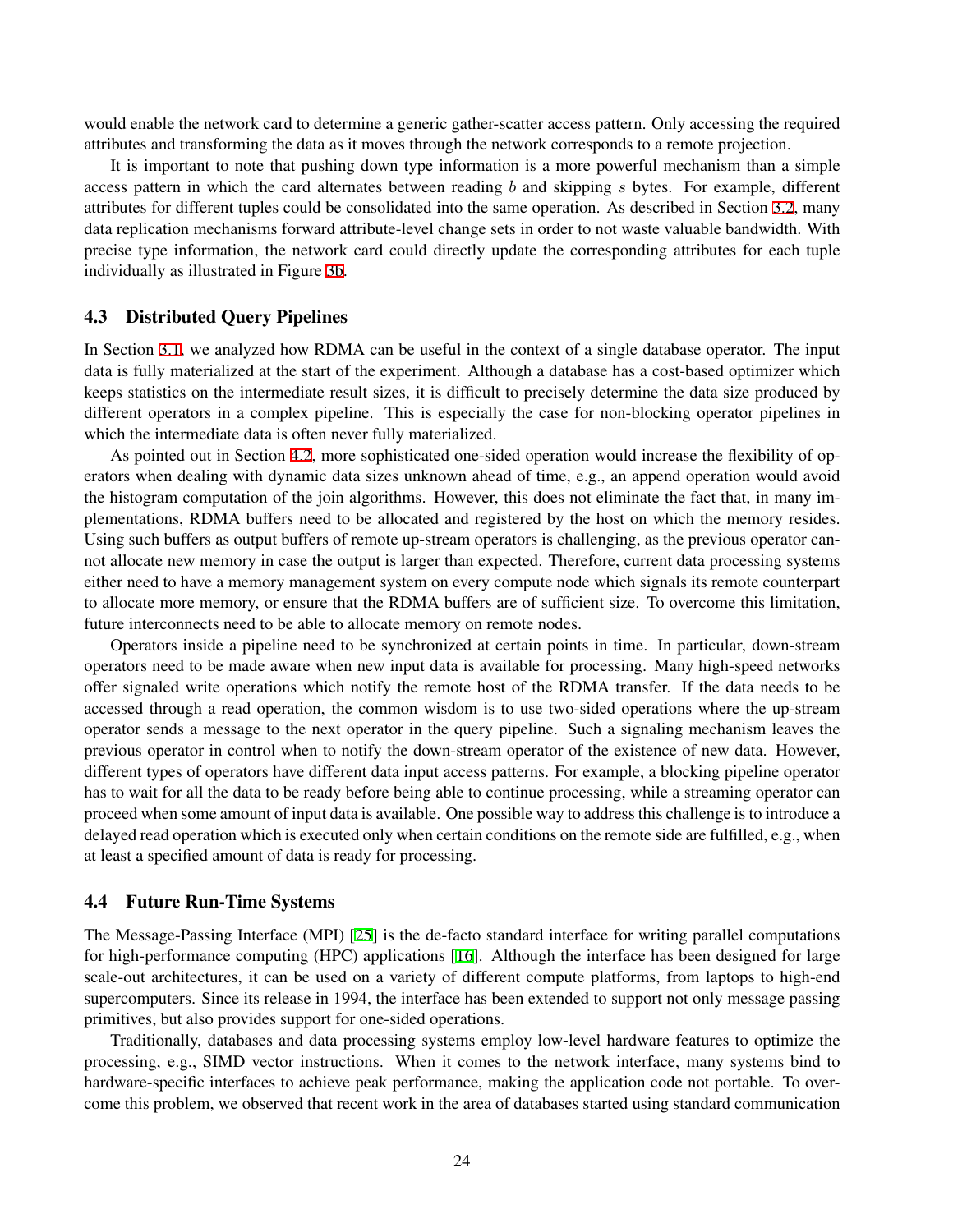libraries such as MPI instead of hand-tuned code [\[6,](#page-10-0) [11\]](#page-11-24). Given that MPI is an interface description, an MPI application can be linked against many different library implementations, each tailored to a specific network.

MPI in particular has been designed in the context of scientific HPC applications. Such applications are characterized by a high degree of parallelism (i.e., several thousand processes) and a finite lifespan (typically several minutes to several hours). This is in contrast to a database system, which is often designed with limited parallelism and an infinite up-time in mind. As such, the MPI interface is missing a couple of features crucial for database systems. For example, the interface does not allow the application to specify quality of service requirements. It can therefore not prioritize latency sensitive communication although many networks offer such mechanisms. Furthermore, fault-tolerance is important for mission critical systems such as databases, but the current version of MPI (i.e., MPI-3) does not provide adequate functionality to detect and cope with failures.

The advantage of an interface like MPI is that it provides a set of expressive high-level operations to the application programmer. Using operations that have a rich semantic meaning enables the library developer to reason about the intentions of the application and be able to choose the right set of network primitives and hardware-specific features in order to efficiently implement the network operations.

### 5 Conclusions

In this article, we have provided an overview of high-performance networks and discussed the implications of these technologies on modern databases and data processing systems by looking at three use cases: distributed join algorithms, data replication, and distributed coordination. From the analysis, we conclude that recent advances in network technologies enable a re-evaluation and re-design of several system design concepts and database algorithms. For example, data processing systems have to interleave the computation and network communication, have to consider the data layout, and have to rely on careful memory management for the network to be efficiently used.

Despite their current potential, future networks need to include new functionality better suited to dataintensive applications. These features include: the ability to push down application knowledge to the network to enable smart scheduling; and more sophisticated one-sided operations that extend as well as complement the existing read and write operations. Dynamic memory management mechanisms such as a remote allocation operation would be useful for systems with complex processing pipelines in which the size of intermediate results is not known ahead of time. More research is needed to identify all features and to define suitable interfaces.

Finally, we expect that future high-level communication libraries will include additional functionality required by mission-critical infrastructure such as databases.

### References

- <span id="page-10-2"></span>[1] M.-C. Albutiu, A. Kemper, T. Neumann. Massively Parallel Sort-Merge Joins in Main Memory Multi-Core Database Systems. *PVLDB*. 5(10):1064–1075, 2012
- <span id="page-10-1"></span>[2] B. Alverson, E. Froese, L. Kaplan , D. Roweth. Cray XC Series Network. *Cray Inc. Whitepaper*, 2012
- <span id="page-10-3"></span>[3] C. Balkesen, J. Teubner, G. Alonso, M. T. Özsu. Main-Memory Hash Joins on Modern Processor Architectures. *IEEE TKDE*, 27(7):1754–1766, 2015
- <span id="page-10-4"></span>[4] C. Balkesen, J. Teubner, G. Alonso, M. T. Özsu. Main-memory Hash Joins on Multi-core CPUs: Tuning to the underlying hardware. *ICDE*, 362–373, 2013
- <span id="page-10-5"></span>[5] C. Balkesen, G. Alonso, J. Teubner, M. T. Özsu. Multi-Core, Main-Memory Joins: Sort vs. Hash Revisited. *PVLDB*, 7(1): 85–96, 2013
- <span id="page-10-0"></span>[6] C. Barthels, I. Müller, T. Schneider, G. Alonso, T. Hoefler. Distributed Join Algorithms on Thousands of Cores. *PVLDB*, 10(5):517–528, 2017